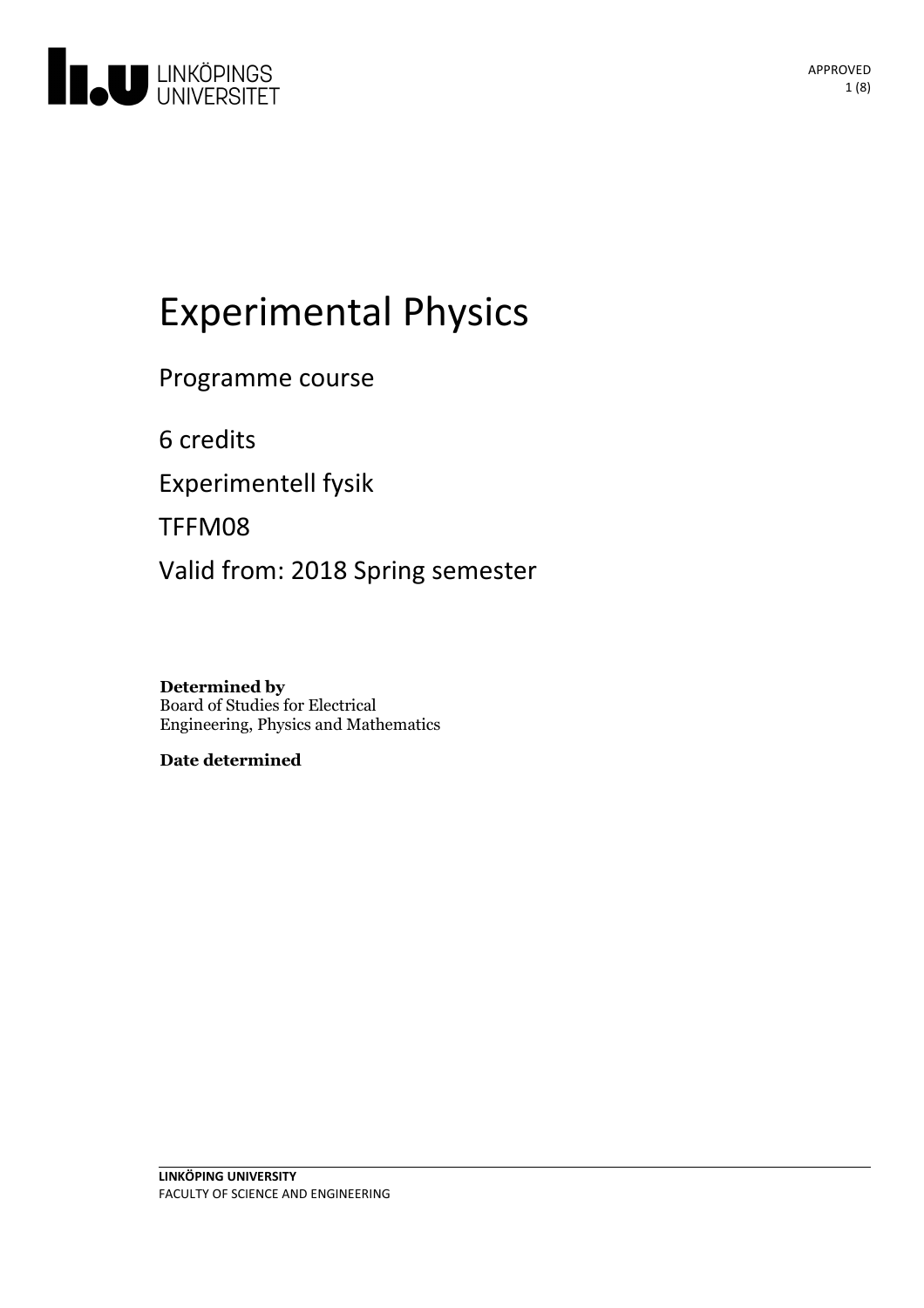# Main field of study

Applied Physics, Physics

Course level

Second cycle

### Advancement level

A1X

### Course offered for

- Master's Programme in Physics and Nanoscience
- Master's Programme in Materials Science and Nanotechnology
- Applied Physics and Electrical Engineering International, M Sc in Engineering
- Applied Physics and Electrical Engineering, M Sc in Engineering
- Biomedical Engineering, M Sc in Engineering

# Specific information

Exchange students may apply for the course after arrival to LiTH but before it starts. The Faculty coordinators for exchange studies must be contacted before applying.

# Entry requirements

Note: Admission requirements for non-programme students usually also include admission requirements for the programme and threshold requirements for progression within the programme, or corresponding.

### Prerequisites

Modern Physics, Wave Motion and Thermodynamics and Statistical Mechanics, are desirable.

# Intended learning outcomes

The overall goal with the course is to provide the student a deeper knowledge and understanding of some modern physics measurement- and analysis-methods. The course should also develop and secure the students ability to:

- Perform physics experiments
- Apply knowledge from earlier courses
- Analyze and compile experimental and calculated results
- Account for results obtained in writing
- Actively contribute to create a well functioning project group

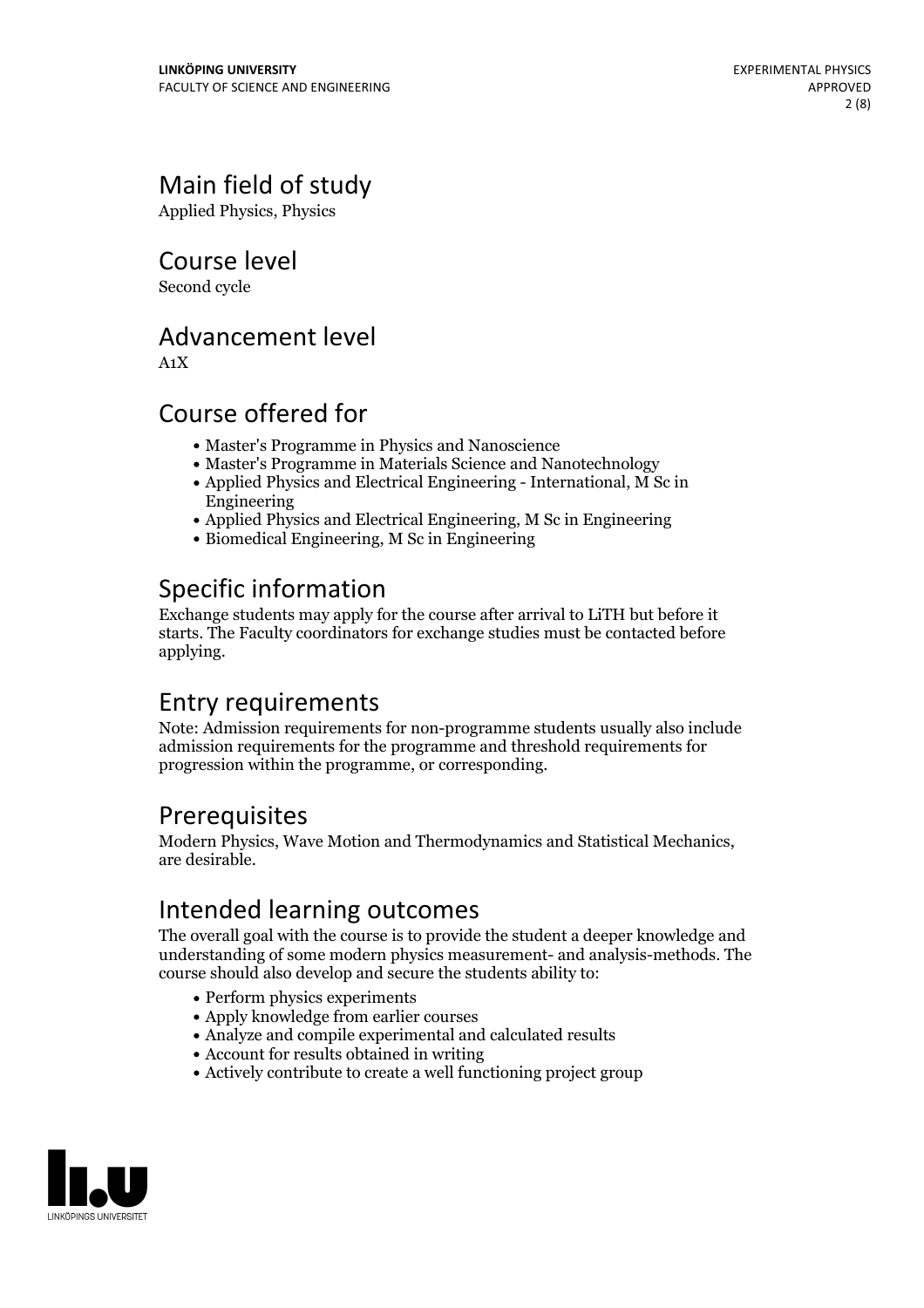### Course content

The introductory lectures treat subjects such as crystal structure and diffraction, radioactivity, the interaction of ionized radiation with matter and radiation detection. The series of laboratory exercises include primarily subjects from the courses Modern Physics, Wave Motion and Thermodynamics and Statistical Mechanics. It also contains subjects that are treated in the courses Quantum Mechanics and Physics of Condensed Matter. Examples of laboratory exercises included are: Holography, Emission-spectrometry, Zeeman effect, X-Ray Spectroscopy, Analysis of gamma-spectrum, Curie and Ising model, Fiber optics and Scanning Tunneling Microscopy.

# Teaching and working methods

The course consists of a series of laboratory exercises and is introduced by a short

The course runs over the entire autumn semester.

# Examination

LAB1 Examination 6 credits U, G Grades are given as"Fail" or "Pass".

### Grades

Two grade scale, older version, U, G

# Other information

Supplementary courses: Physics of Condensed Matter, part 1, and Analytical Methods in Material Science

#### Department Institutionen för fysik, kemi och biologi

# Director of Studies or equivalent

Magnus Boman

### Examiner Tien Son Nguyen

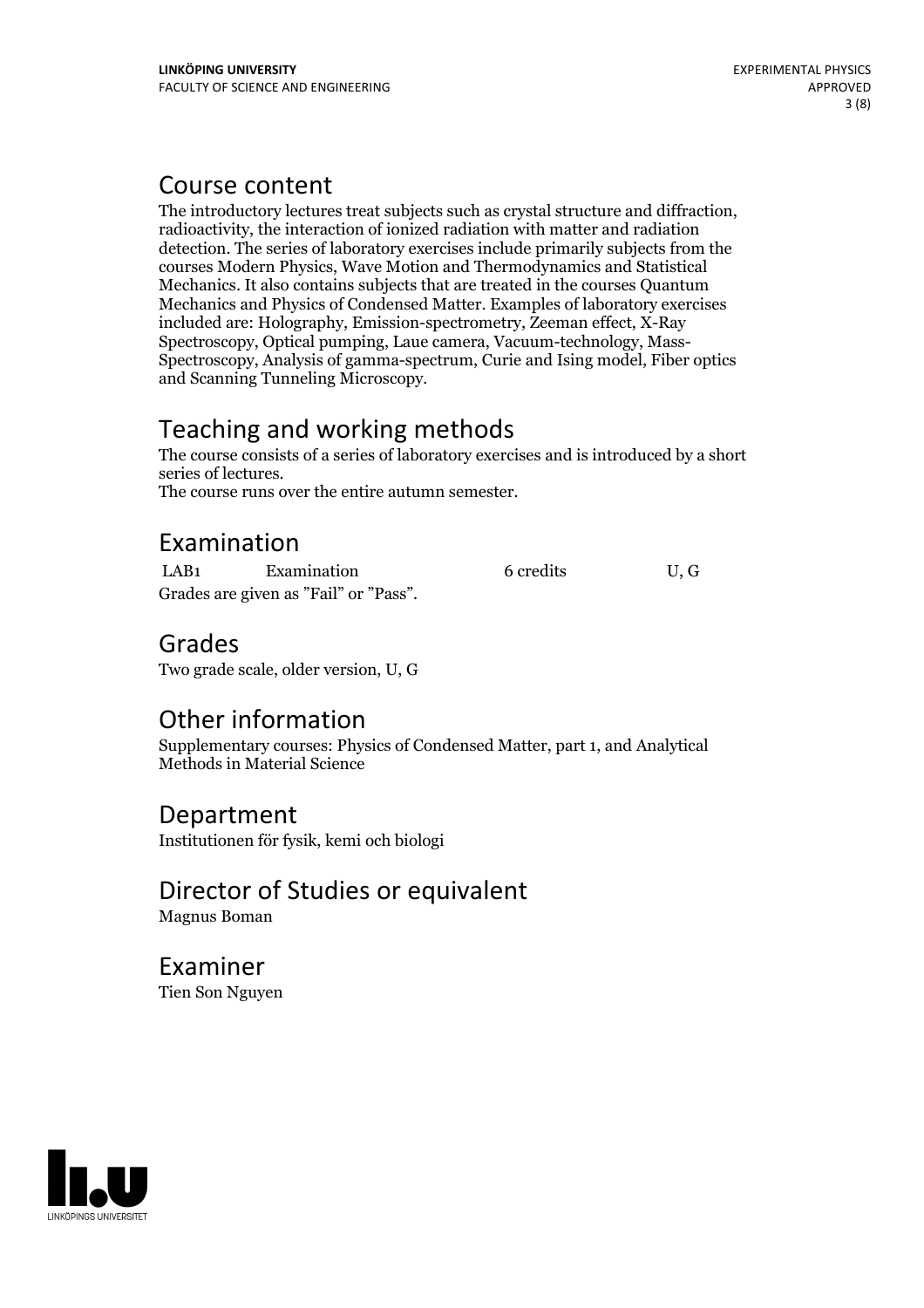# Course website and other links

[http://www.ifm.liu.se/undergrad/fysikgtu/coursepage.html?](http://www.ifm.liu.se/undergrad/fysikgtu/coursepage.html?selection=all&sort=kk) selection=all&sort=kk

# Education components

Preliminary scheduled hours: 84 h Recommended self-study hours: 76 h

# Course literature

**Other** Lab instructions and some additional material

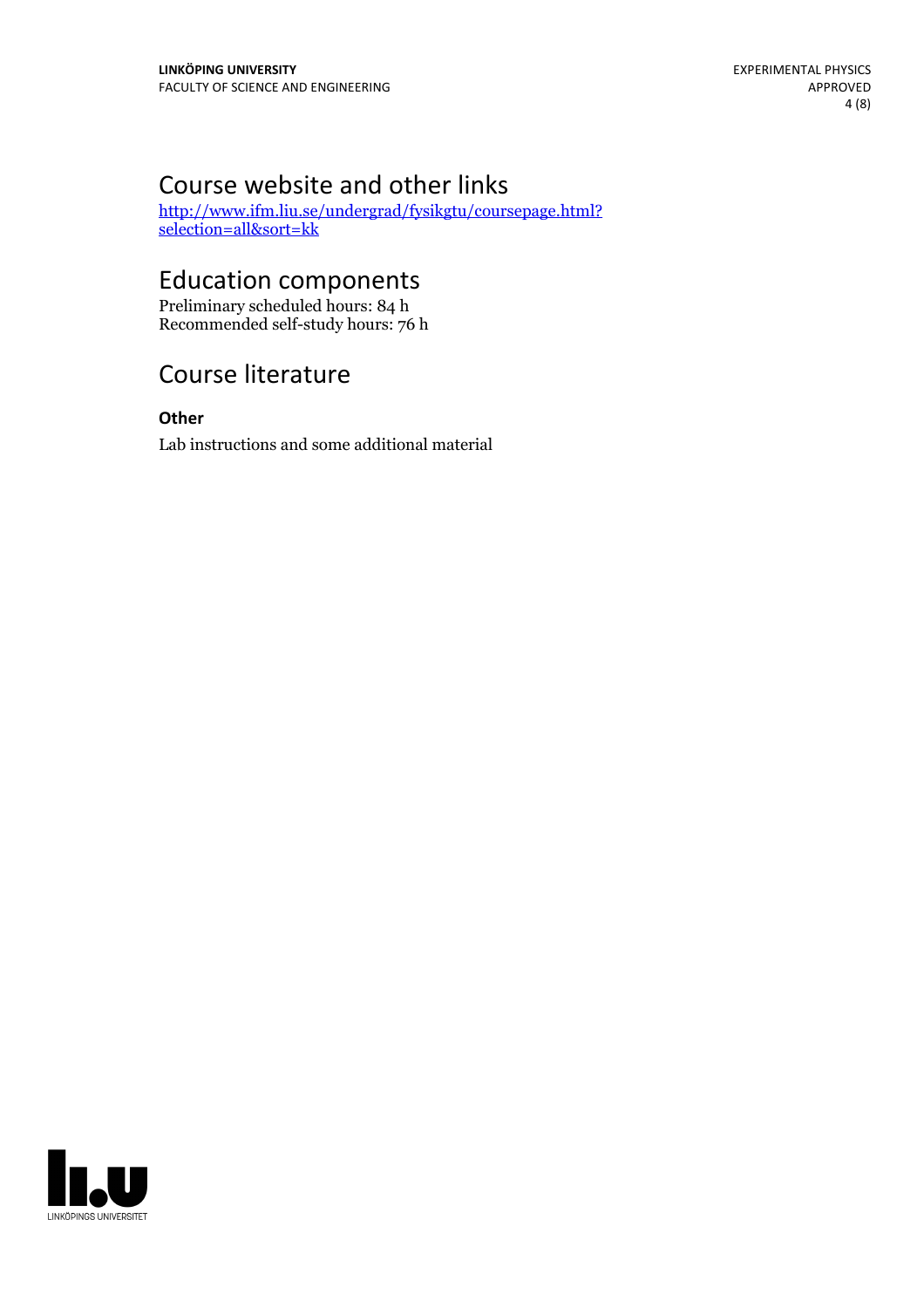# **Common rules**

#### **Course syllabus**

A syllabus has been established for each course. The syllabus specifies the aim and contents of the course, and the prior knowledge that a student must have in order to be able to benefit from the course.

### **Timetabling**

Courses are timetabled after a decision has been made for this course concerning its assignment to a timetable module. A central timetable is not drawn up for courses with fewer than five participants. Most project courses do not have a central timetable.

#### **Interrupting a course**

The vice-chancellor's decision concerning regulations for registration, deregistration and reporting results (Dnr LiU-2015-01241) states that interruptions in study are to be recorded in Ladok. Thus, all students who do not participate in a course for which they have registered must record the interruption, such that the registration on the course can be removed. Deregistration from <sup>a</sup> course is carried outusing <sup>a</sup> web-based form: www.lith.liu.se/for-studenter/kurskomplettering?l=sv.

#### **Cancelled courses**

Courses with few participants (fewer than 10) may be cancelled or organised in a manner that differs from that stated in the course syllabus. The board of studies is to deliberate and decide whether a course is to be cancelled orchanged from the course syllabus.

#### **Regulations relatingto examinations and examiners**

Details are given in a decision in the university's rule book: http://styrdokument.liu.se/Regelsamling/VisaBeslut/622678.

#### **Forms of examination**

#### **Examination**

Written and oral examinations are held at least three times a year: once immediately after the end of the course, once in August, and once (usually) in one of the re-examination periods. Examinations held at other times are to follow a decision of the board of studies.

Principles for examination scheduling for courses that follow the study periods:

courses given in VT1 are examined for the first time in March, with re-

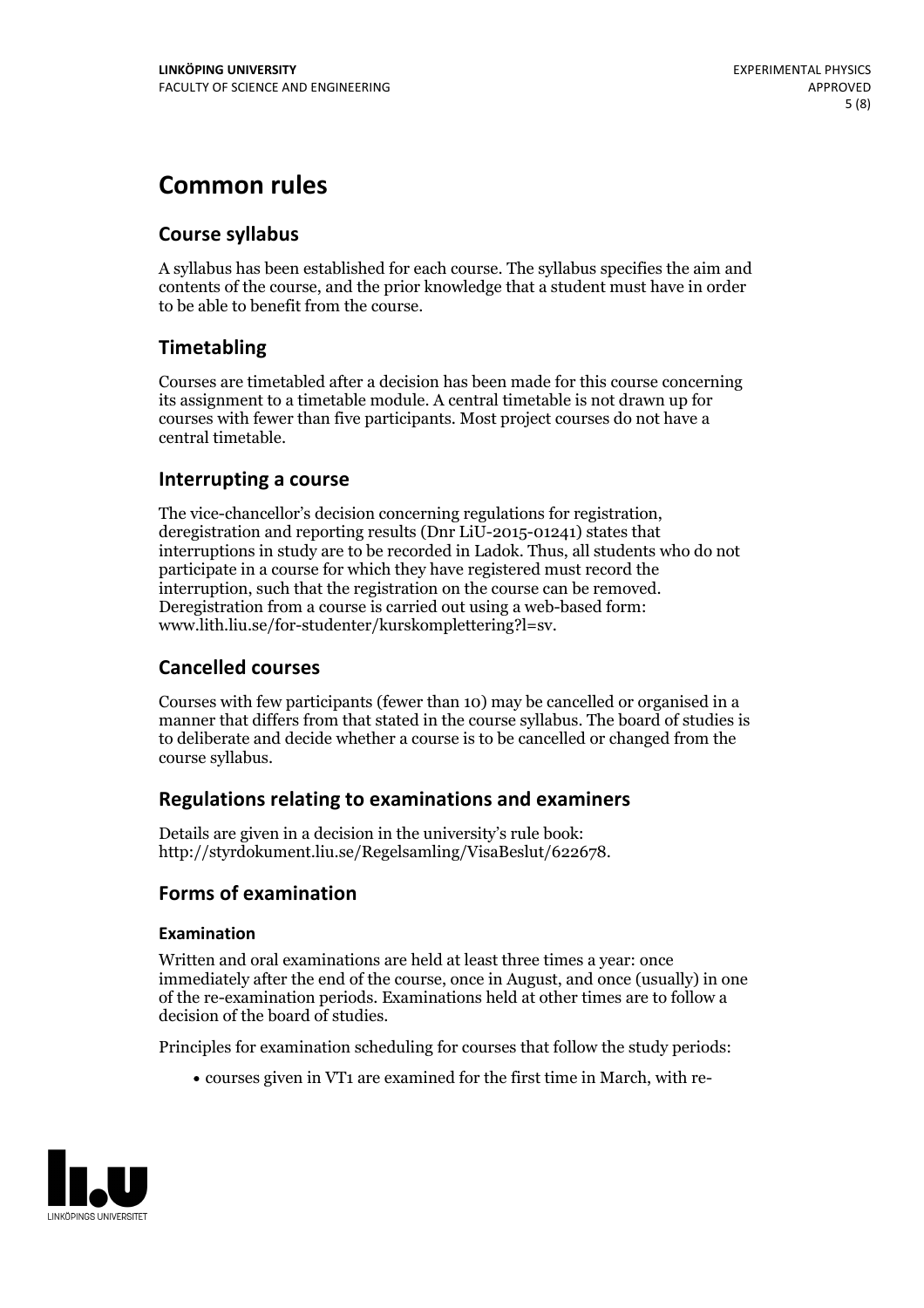examination in June and August

- courses given in VT2 are examined for the first time in May, with re-examination in August and October
- courses given in HT1 are examined for the first time in October, with re-examination in January and August
- courses given in HT2 are examined for the first time in January, with re-examination at Easter and in August.

The examination schedule is based on the structure of timetable modules, but there may be deviations from this, mainly in the case of courses that are studied and examined for several programmes and in lower grades (i.e. 1 and 2).

- Examinations for courses that the board of studies has decided are to be held in alternate years are held only three times during the year in which
- the course is given.<br>• Examinations for courses that are cancelled or rescheduled such that they are not given in one or several years are held three times during the year that immediately follows the course, with examination scheduling that corresponds to the scheduling that was in force before the course was cancelled or rescheduled.<br>• If teaching is no longer given for a course, three examination occurrences
- are held during the immediately subsequent year, while examinations are at the same time held for any replacement course that is given, or alternatively in association with other re-examination opportunities. Furthermore, an examination is held on one further occasion during the next subsequent year, unless the board of studies determines otherwise.<br>• If a course is given during several periods of the year (for programmes, or
- on different occasions for different programmes) the board orboards of studies determine together the scheduling and frequency of re-examination occasions.

#### **Registration for examination**

In order to take an examination, a student must register in advance at the Student Portal during the registration period, which opens 30 days before the date of the examination and closes 10 days before it. Candidates are informed of the location of the examination by email, four days in advance. Students who have not registered for an examination run the risk of being refused admittance to the examination, if space is not available.

Symbols used in the examination registration system:

- \*\* denotes that the examination is being given for the penultimate time.
- \* denotes that the examination is being given for the last time.

#### **Code of conduct for students during examinations**

Details are given in a decision in the university's rule book: http://styrdokument.liu.se/Regelsamling/VisaBeslut/622682.

#### **Retakes for higher grade**

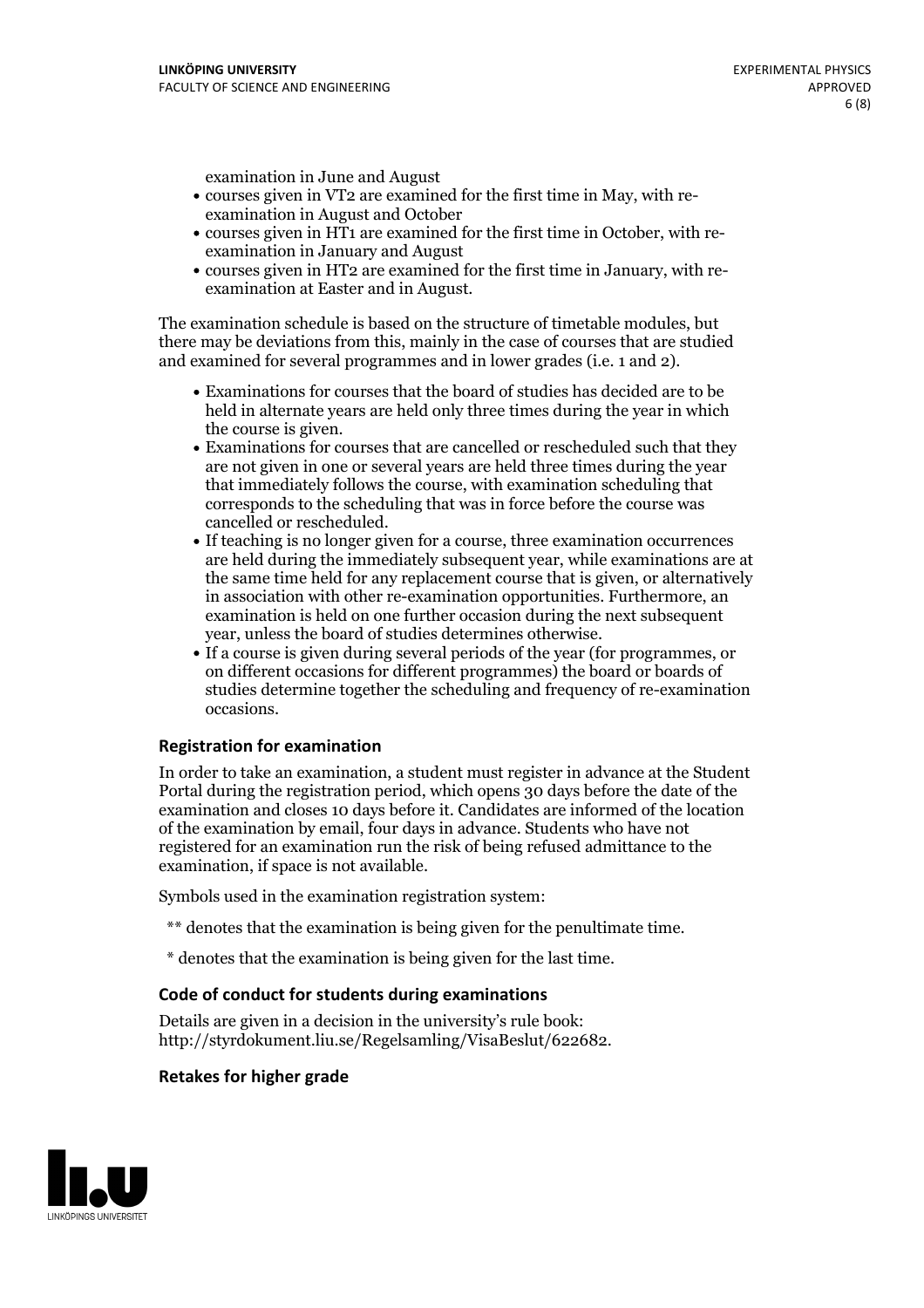Students at the Institute of Technology at LiU have the right to retake written examinations and computer-based examinations in an attempt to achieve a higher grade. This is valid for all examination components with code "TEN" and "DAT". The same right may not be exercised for other examination components, unless otherwise specified in the course syllabus.

#### **Retakes of other forms of examination**

Regulations concerning retakes of other forms of examination than written examinations and computer-based examinations are given in the LiU regulations for examinations and examiners, http://styrdokument.liu.se/Regelsamling/VisaBeslut/622678.

#### **Plagiarism**

For examinations that involve the writing of reports, in cases in which it can be assumed that the student has had access to other sources (such as during project work, writing essays, etc.), the material submitted must be prepared in accordance with principles for acceptable practice when referring to sources (references or quotations for which the source is specified) when the text, images, ideas, data, etc. of other people are used. It is also to be made clear whether the author has reused his or her own text, images, ideas, data, etc. from previous examinations.

A failure to specify such sources may be regarded as attempted deception during examination.

#### **Attempts to cheat**

In the event of <sup>a</sup> suspected attempt by <sup>a</sup> student to cheat during an examination, or when study performance is to be assessed as specified in Chapter <sup>10</sup> of the Higher Education Ordinance, the examiner is to report this to the disciplinary board of the university. Possible consequences for the student are suspension from study and a formal warning. More information is available at https://www.student.liu.se/studenttjanster/lagar-regler-rattigheter?l=sv.

#### **Grades**

The grades that are preferably to be used are Fail (U), Pass (3), Pass not without distinction  $(4)$  and Pass with distinction  $(5)$ . Courses under the auspices of the faculty board of the Faculty of Science and Engineering (Institute of Technology) are to be given special attention in this regard.

- 1. Grades U, 3, 4, 5 are to be awarded for courses that have written
- examinations. 2. Grades Fail (U) and Pass (G) may be awarded for courses with <sup>a</sup> large degree of practical components such as laboratory work, project work and group work.

#### **Examination components**

- 
- 1. Grades U, 3, 4, <sup>5</sup> are to be awarded for written examinations (TEN). 2. Grades Fail (U) and Pass (G) are to be used for undergraduate projects and other independent work.